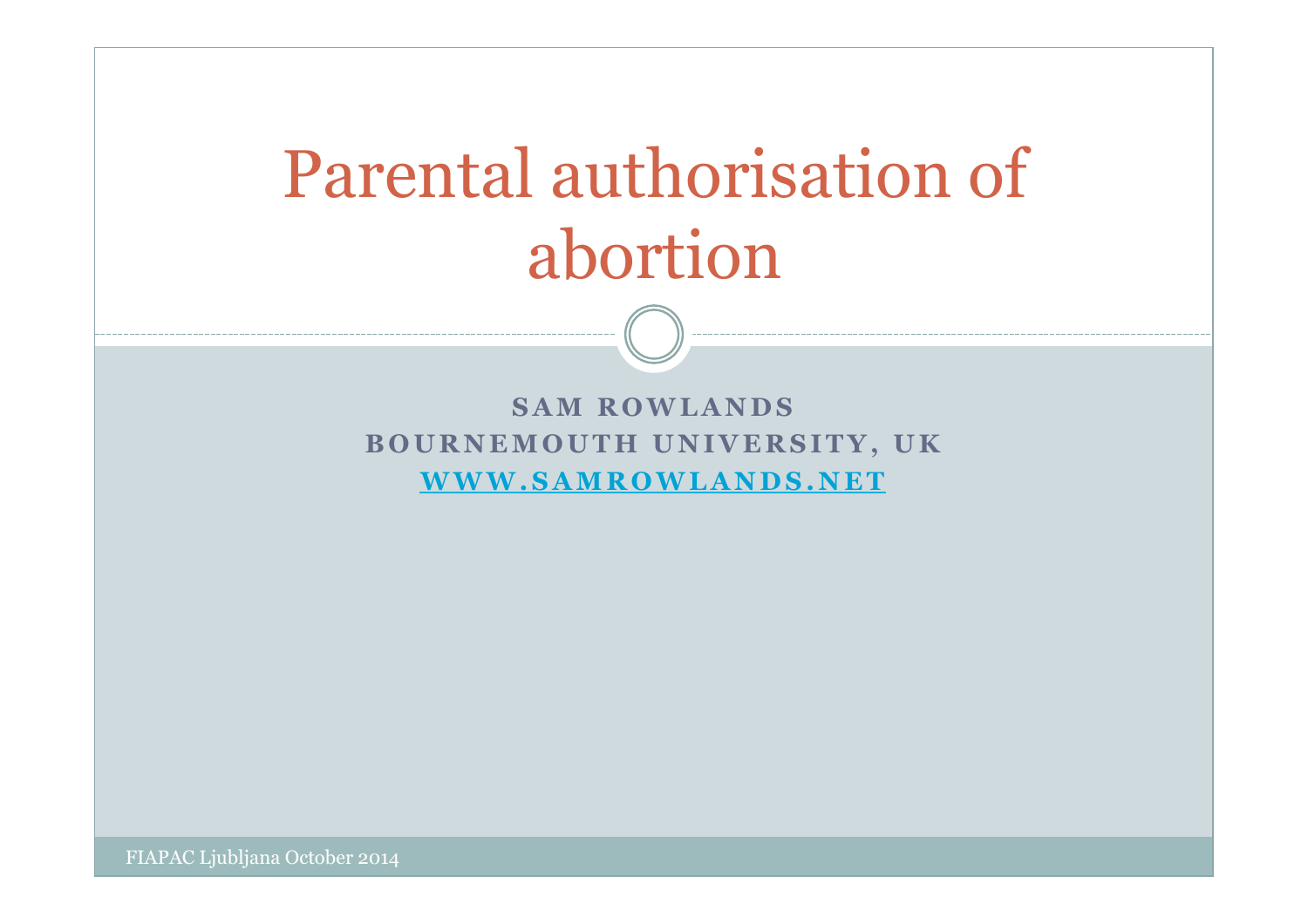### Adolescents

- Young people aged 10 19 (WHO definition)
- Wide range
- 10 to 12 year-olds are not yet teenagers
- Conceptions at ages under 14 are rare
- 18 and 19 year-olds are adults: in the UK they may hold a pilot's licence, be a police officer or stand as a candidate to be a Member of Parliament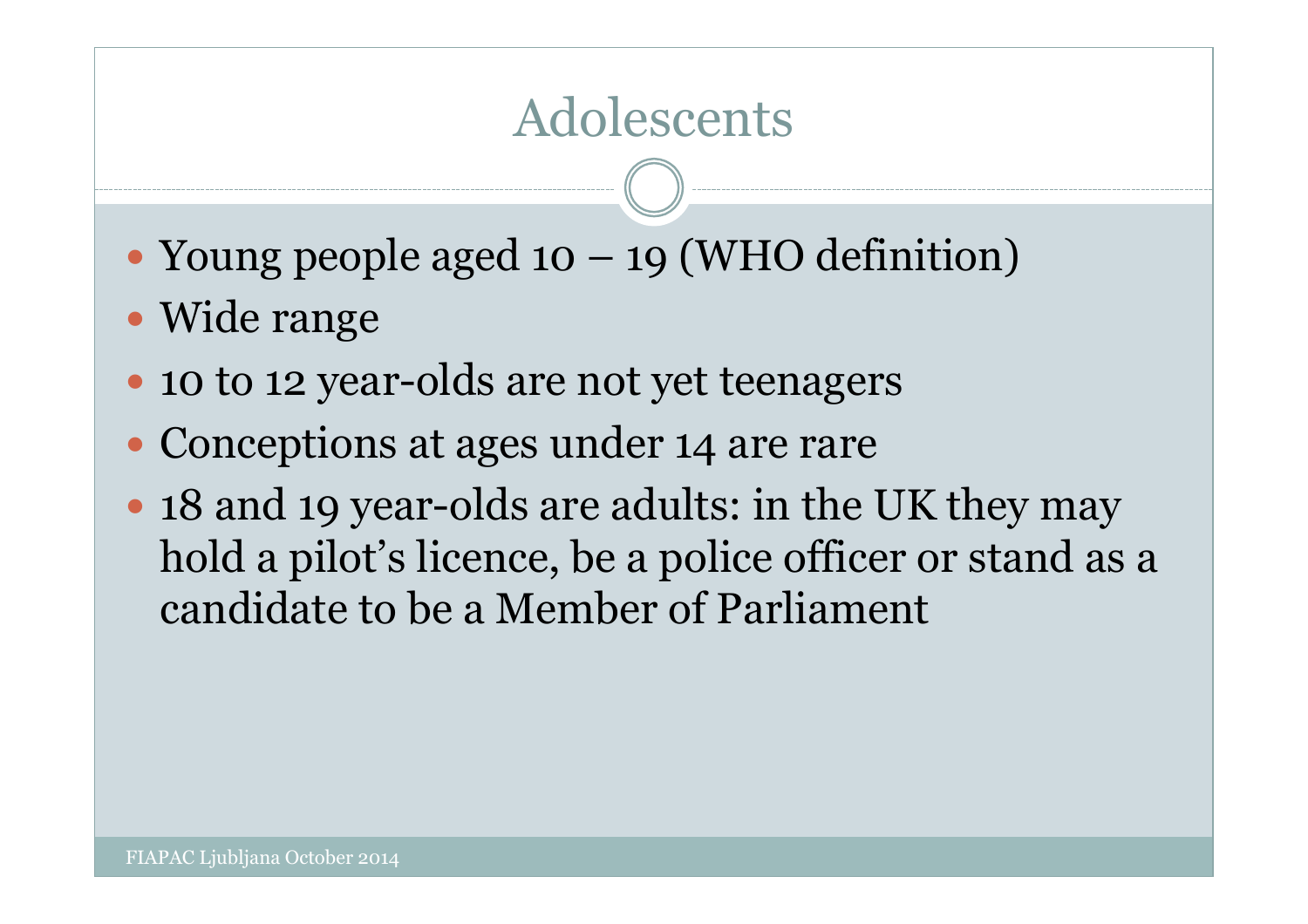# Age of majority

- 15: Iran, Iraq
- 16: Bolivia, Cuba, Guatemala, Kyrgyzstan
- 17: Tajikistan
- 18: Others (commonest)
- 19: Algeria, Botswana, South Korea
- 20: Japan, New Zealand, Thailand, Tunisia
- 21: Egypt, Kuwait, Lesotho, UAE, Zambia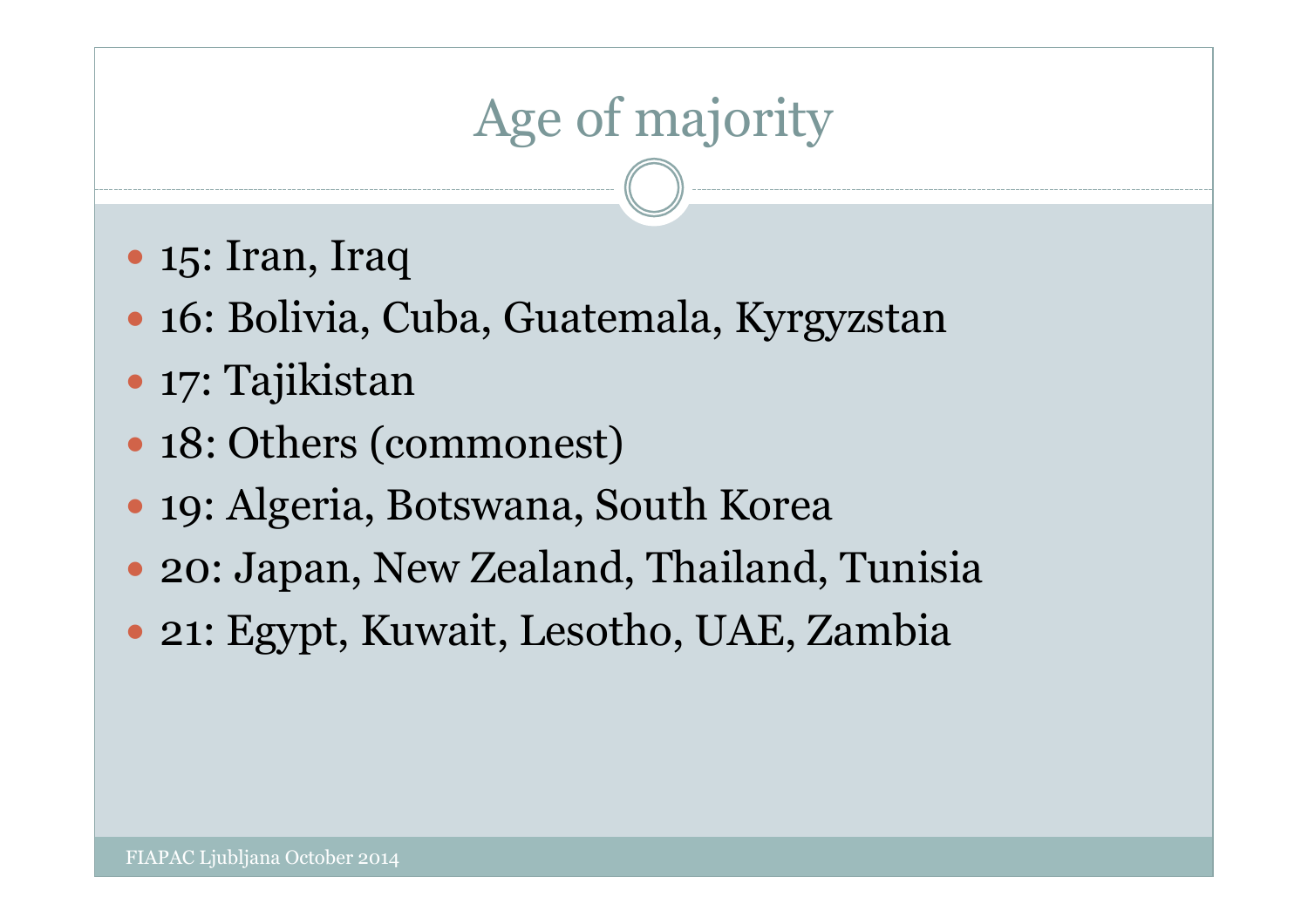### Pregnancies in adolescents

Strong association with social disadvantage

- 15 million births
- 4 million abortions

Most adolescent pregnancies are in countries with a high rate of child marriage *(McIntyre 2006)*.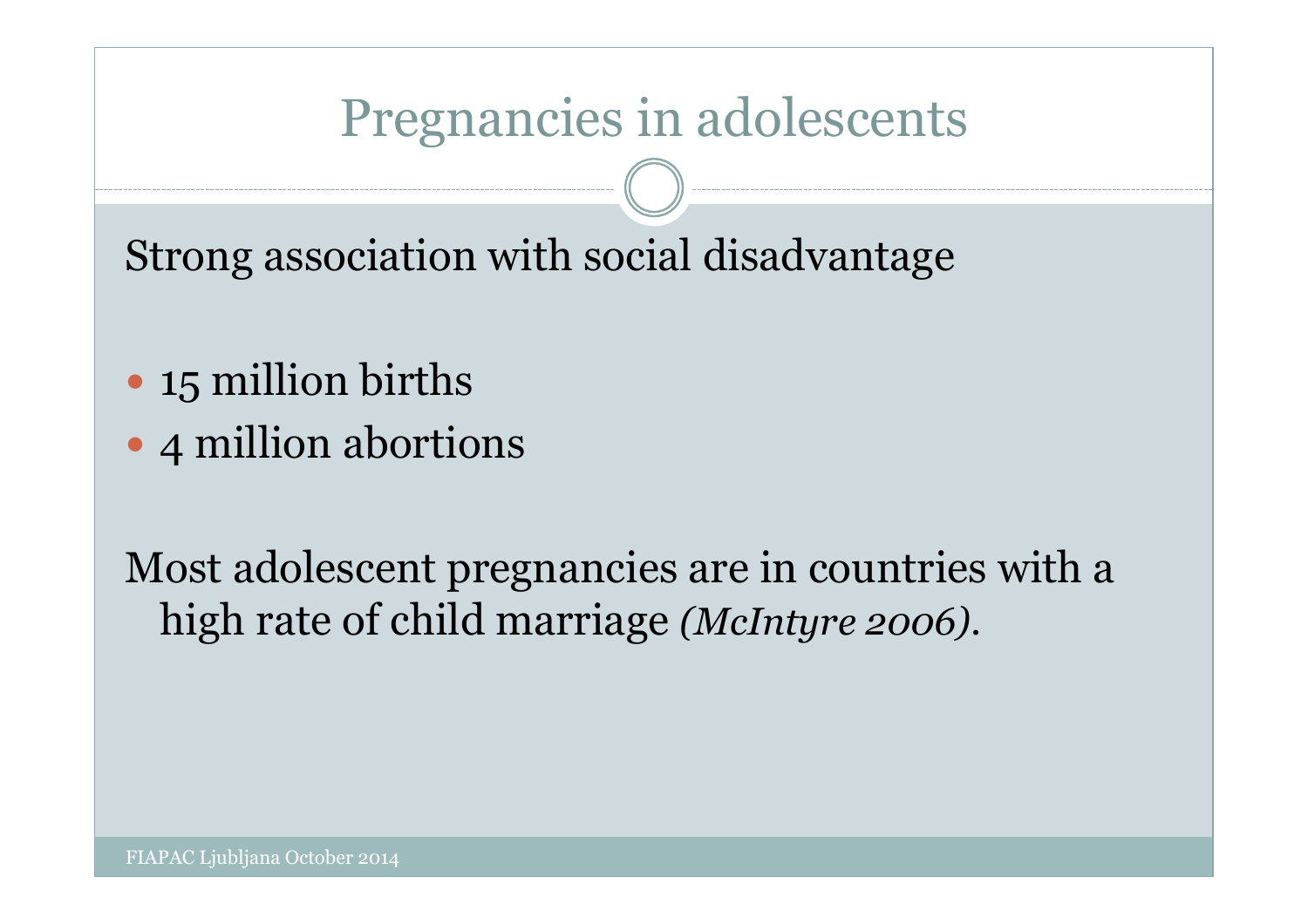| Unsafe abortions in women aged $15 - 19$ in 2008 |                                               |                                   |
|--------------------------------------------------|-----------------------------------------------|-----------------------------------|
| (Shah and Åhman)                                 |                                               |                                   |
|                                                  |                                               |                                   |
|                                                  |                                               |                                   |
|                                                  |                                               |                                   |
|                                                  | % of unsafe abortions<br>in all age groups in | <b>No. of unsafe</b><br>abortions |
|                                                  | <b>Region</b>                                 |                                   |
| Africa                                           | 22                                            | 1.4 million                       |
| Asia                                             |                                               |                                   |
|                                                  | 11                                            | 1.1 million                       |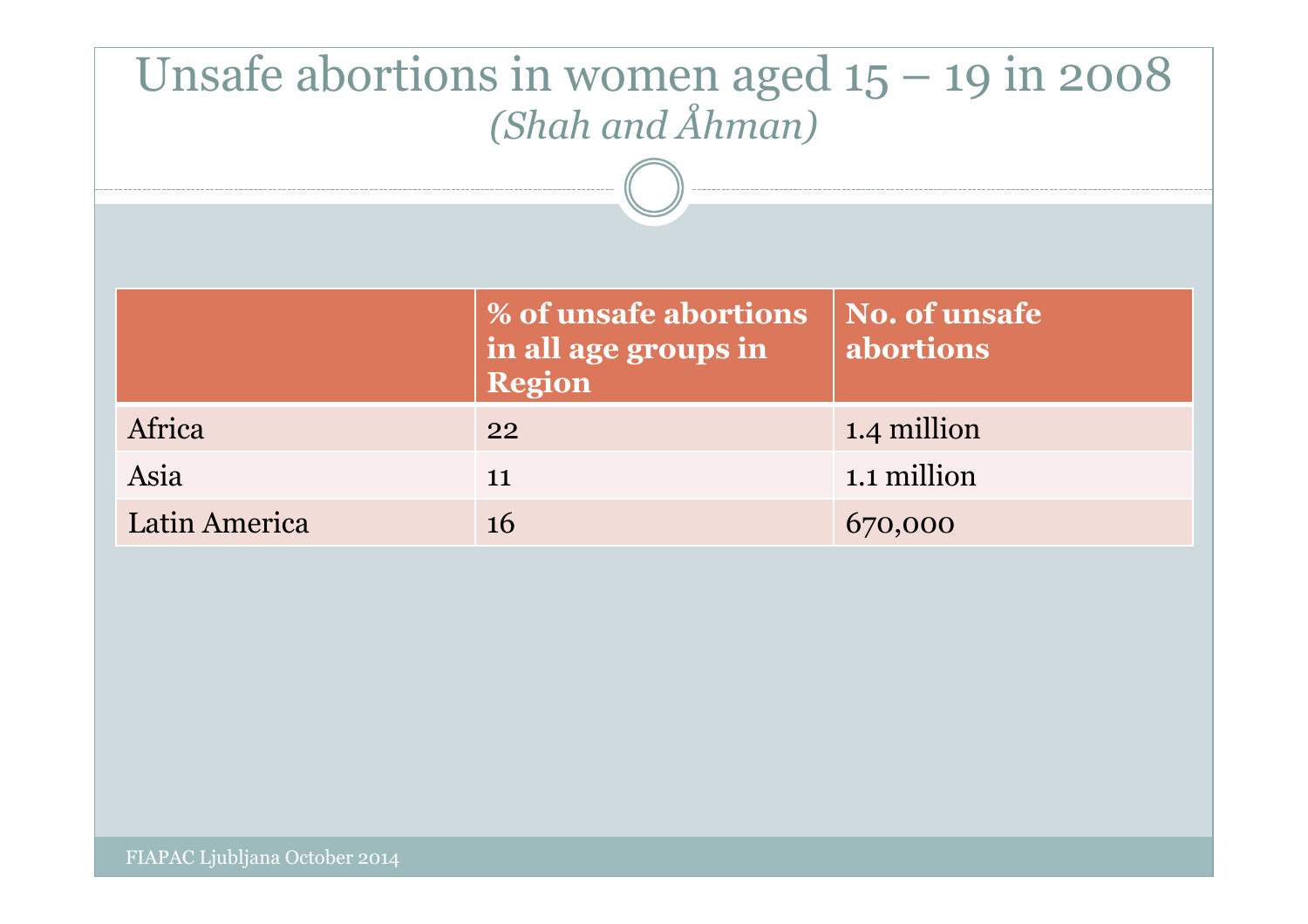### Restrictiveness of abortion laws

- Restrictive abortion laws result in teenage childbearing
- Examples:
	- Sweden

Adolescent abortion ratio: 81 per 100 known pregnancies

Malta

Adolescent abortion ratio: 0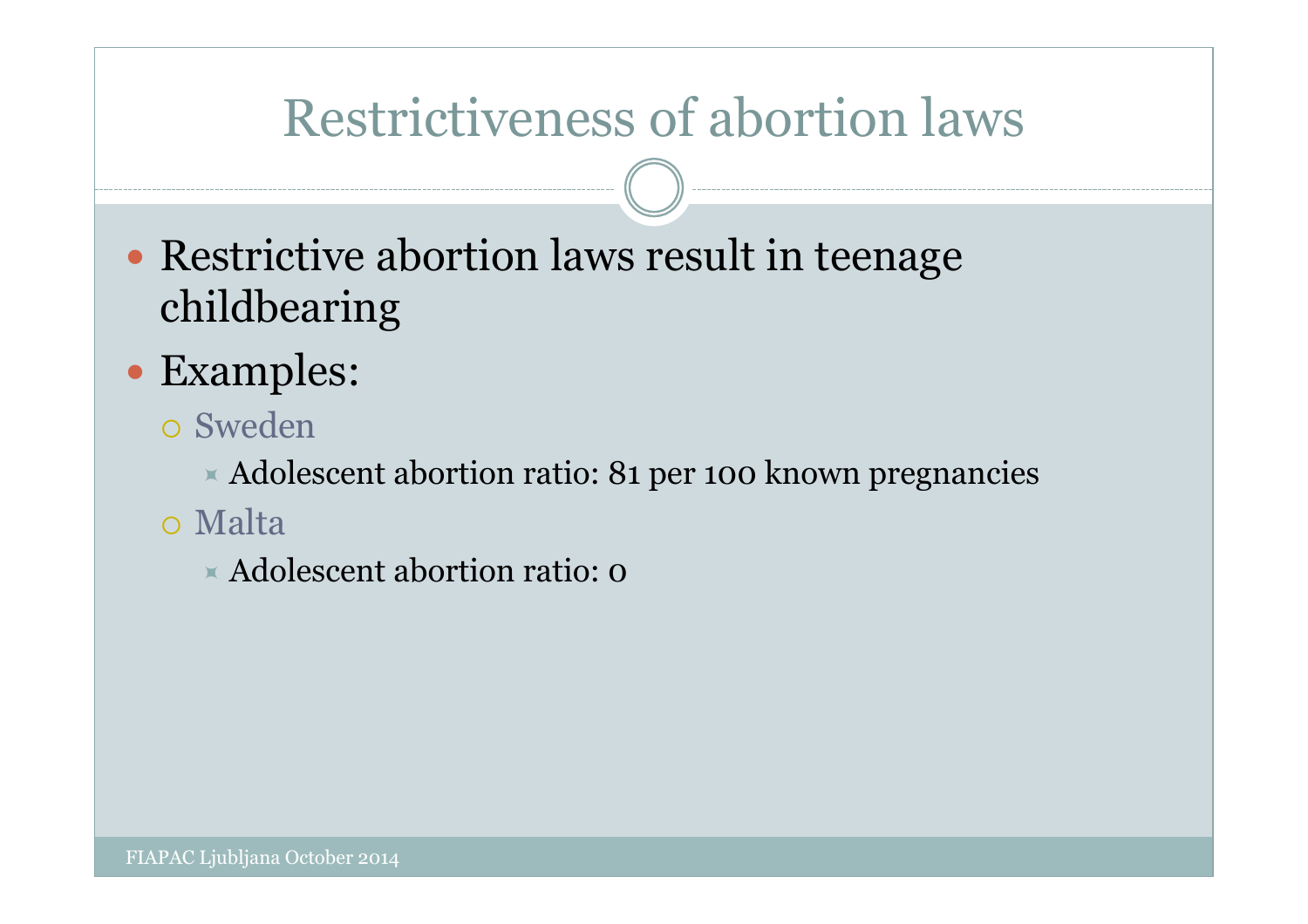# Reproductive rights

- Right to privacy
- Right to marry and found a family
- Professionals have a duty to protect young people from exploitation
- Overall best interests of the individual adolescent should be considered, taking into account their capacity and circumstances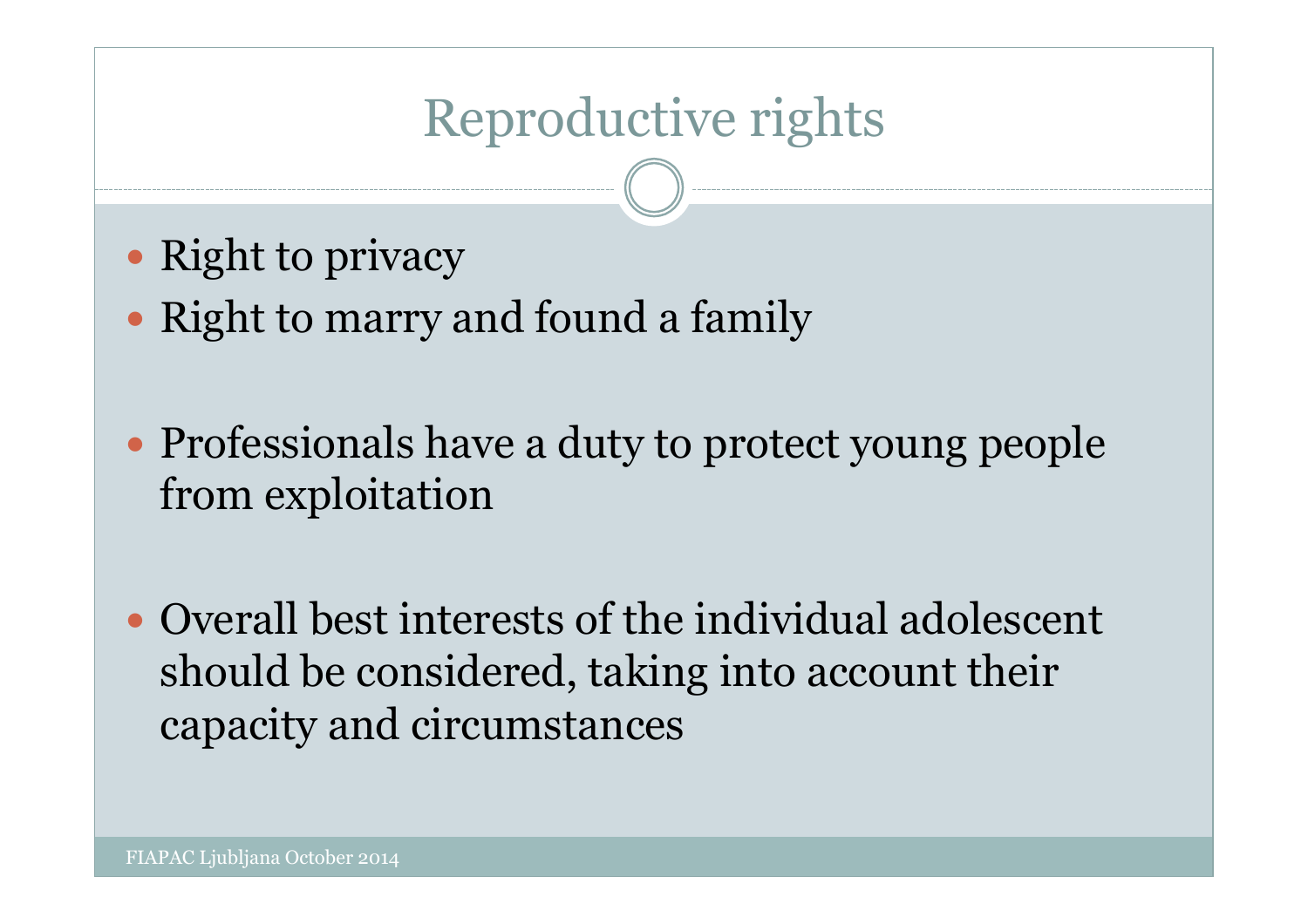### Rights of adolescents in relation to pregnancy

Even though not adults, adolescents can expect to:

- Have their confidentiality respected
- Have their educational needs met
- Make their own decisions as to whether or not to continue a pregnancy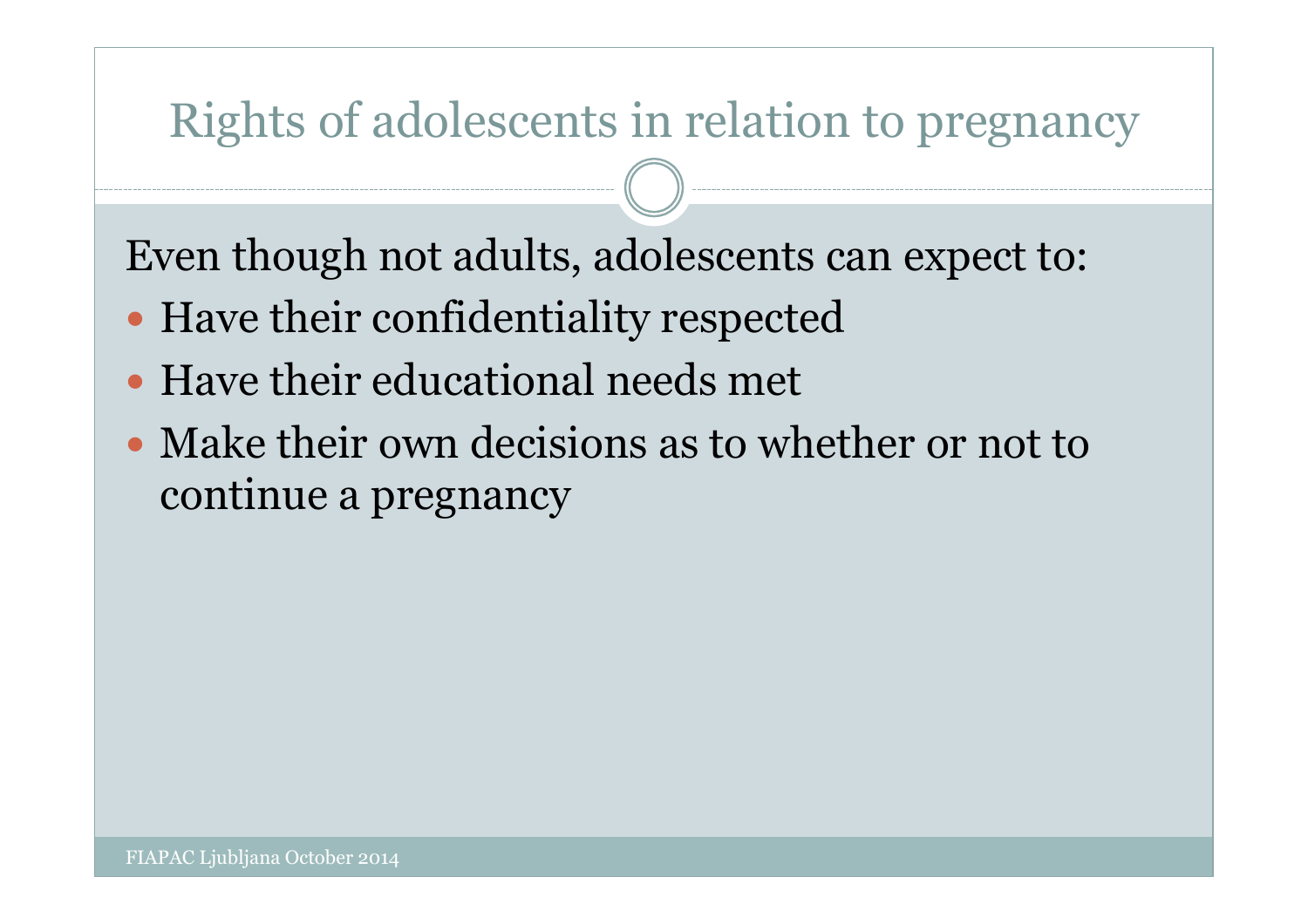# Whose rights?

- An incremental increase in the respect for a child's autonomy should be accorded as she grows up
- Simultaneously, parental rights dwindle
- As a girl enters her teenage years, she is best regarded as a young adult
- Parental authorisation requirements are not in keeping with modern law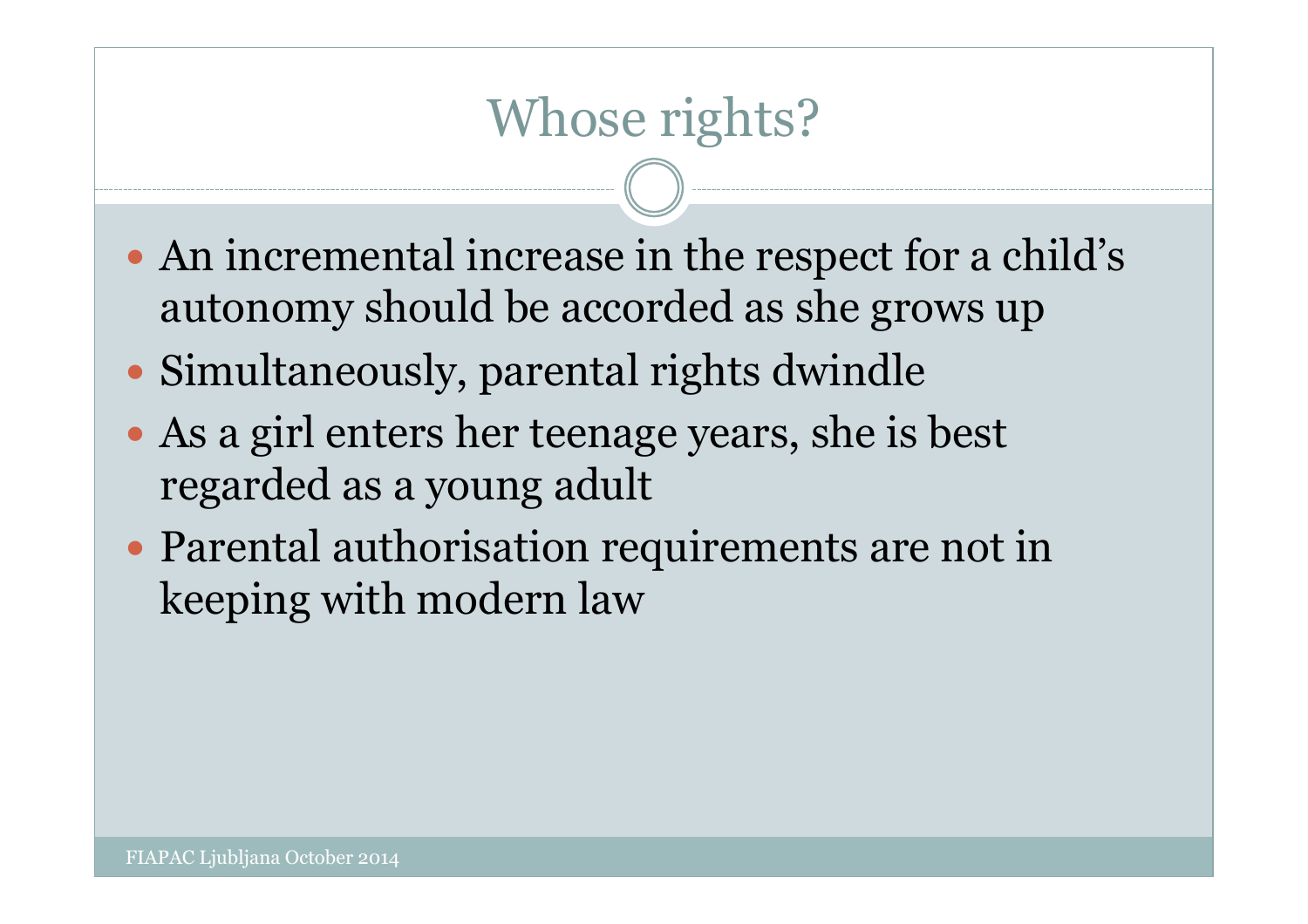### Mental capacity

- Capacity of a person to make a particular decision or to take a particular action for themselves at the time the decision or action needs to be taken
- Children usually achieve mental capacity to consent to treatment by the age of 14 *(Pearce 1994)*
- This presentation will not cover those with learning disability and those with mental illness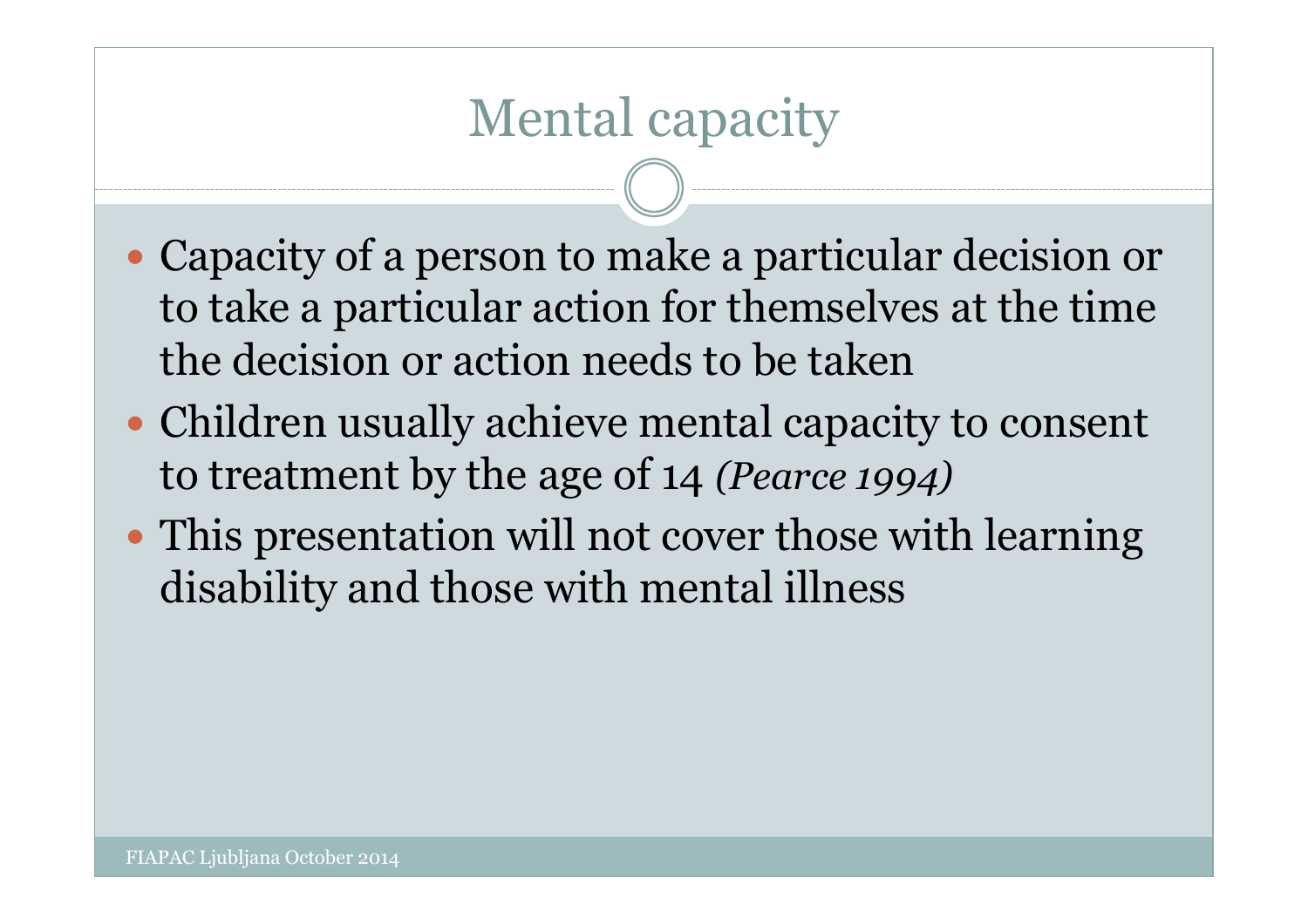### English case law - capacity

*An NHS Trust v A, B, C and a Local Authority 2014* 

- Conceived at the age of 12; presented at age 13
- Concealed pregnancy diagnosed at 21 weeks
- Assessed by a child and adolescent psychiatrist
- This 13-year old clearly had capacity to make her own decision to have an abortion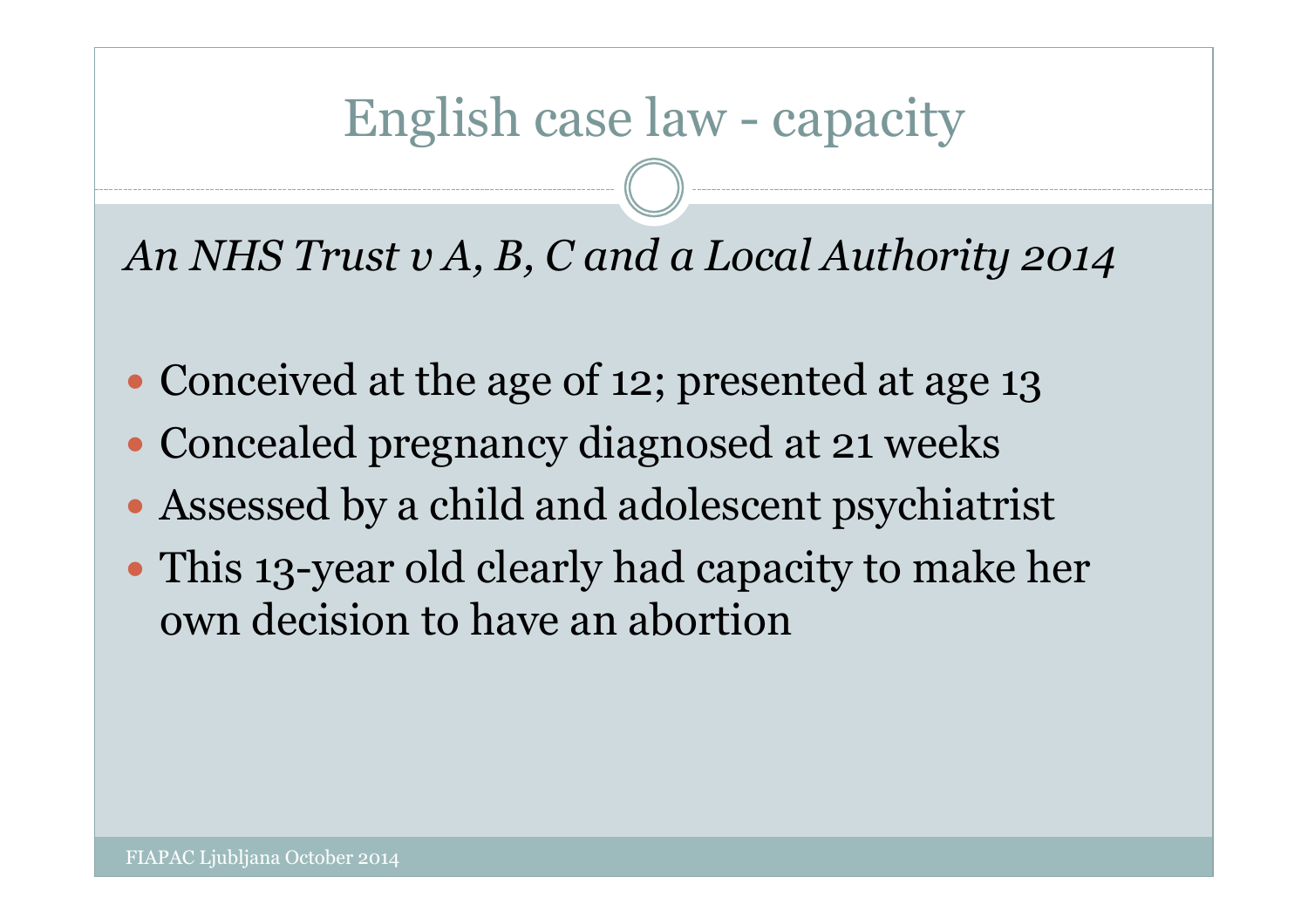### English case law - status of the parents

The courts have confirmed that a parent's refusal to give consent for their daughter to have an abortion cannot override the consent of a competent young person

*Re P (a minor) 1986 Re B (wardship: abortion) 1991*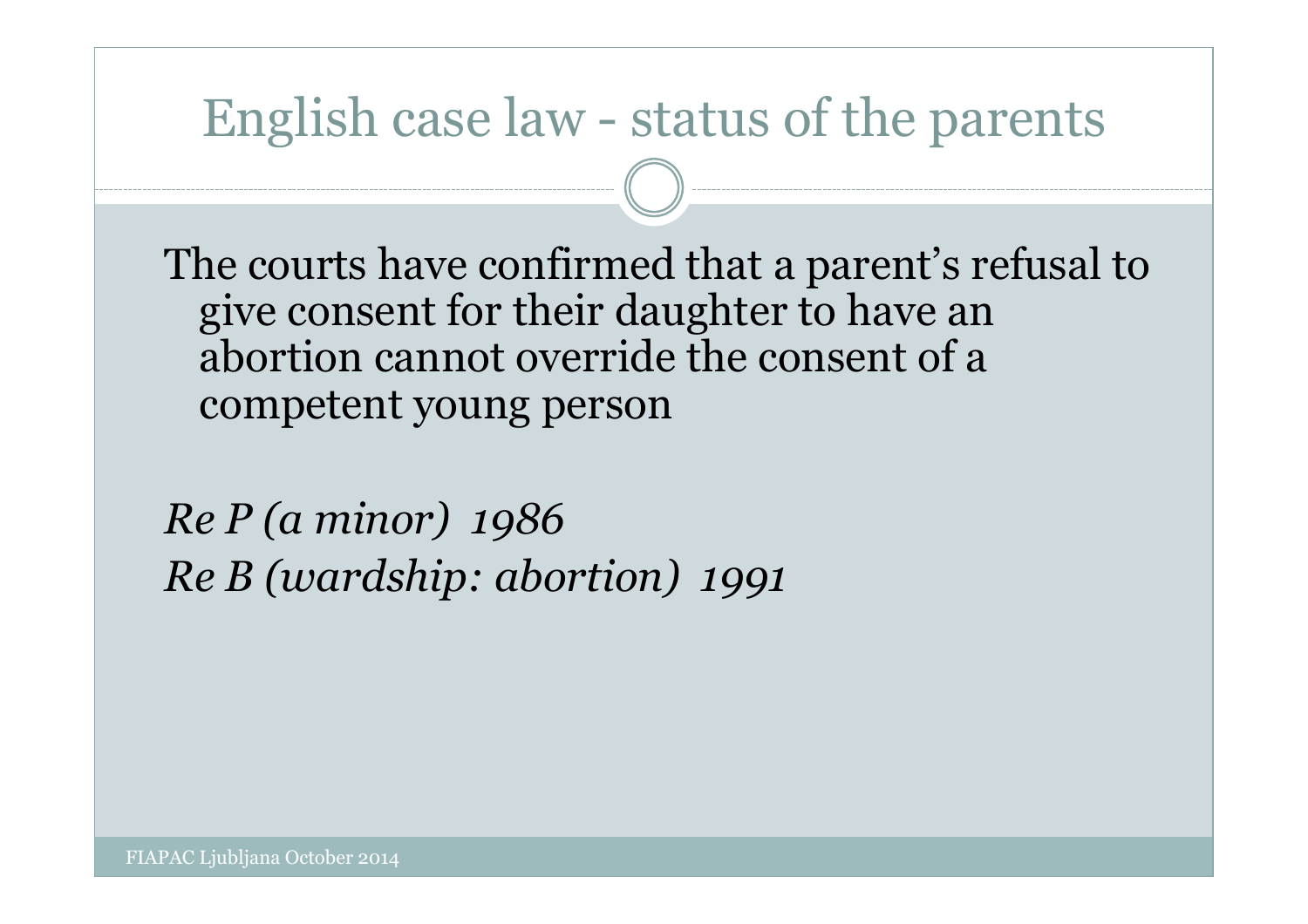# Parental responsibility (UK)

- Both parents if married
- Mother if not married (unless child's birth jointly registered)
- Person who has care of the child may do what is reasonable in the circumstances: includes consenting to medical treatment
- The local authority when children are taken away from their parents due to neglect/abuse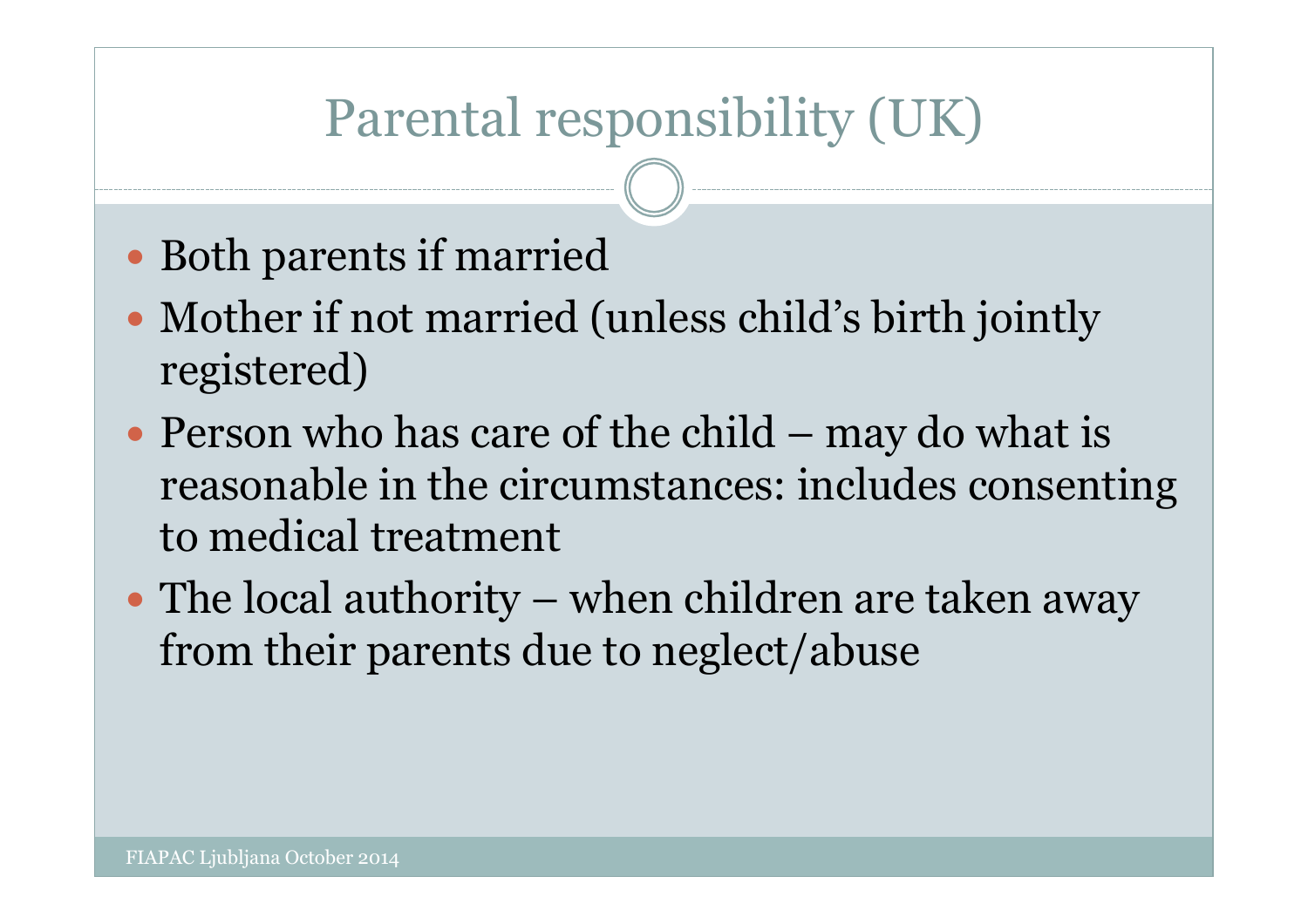### When parents and child disagree

 "It is necessary to obtain a decision of the Orphans Court (Parish Court) in order to terminate the pregnancy if there is any dispute between a patient younger than 16 years and her parents or her guardian regarding the continuance of the pregnancy".

*Latvia Cabinet Regulation No. 590* [restrictive parental authorisation law introduced in 2003]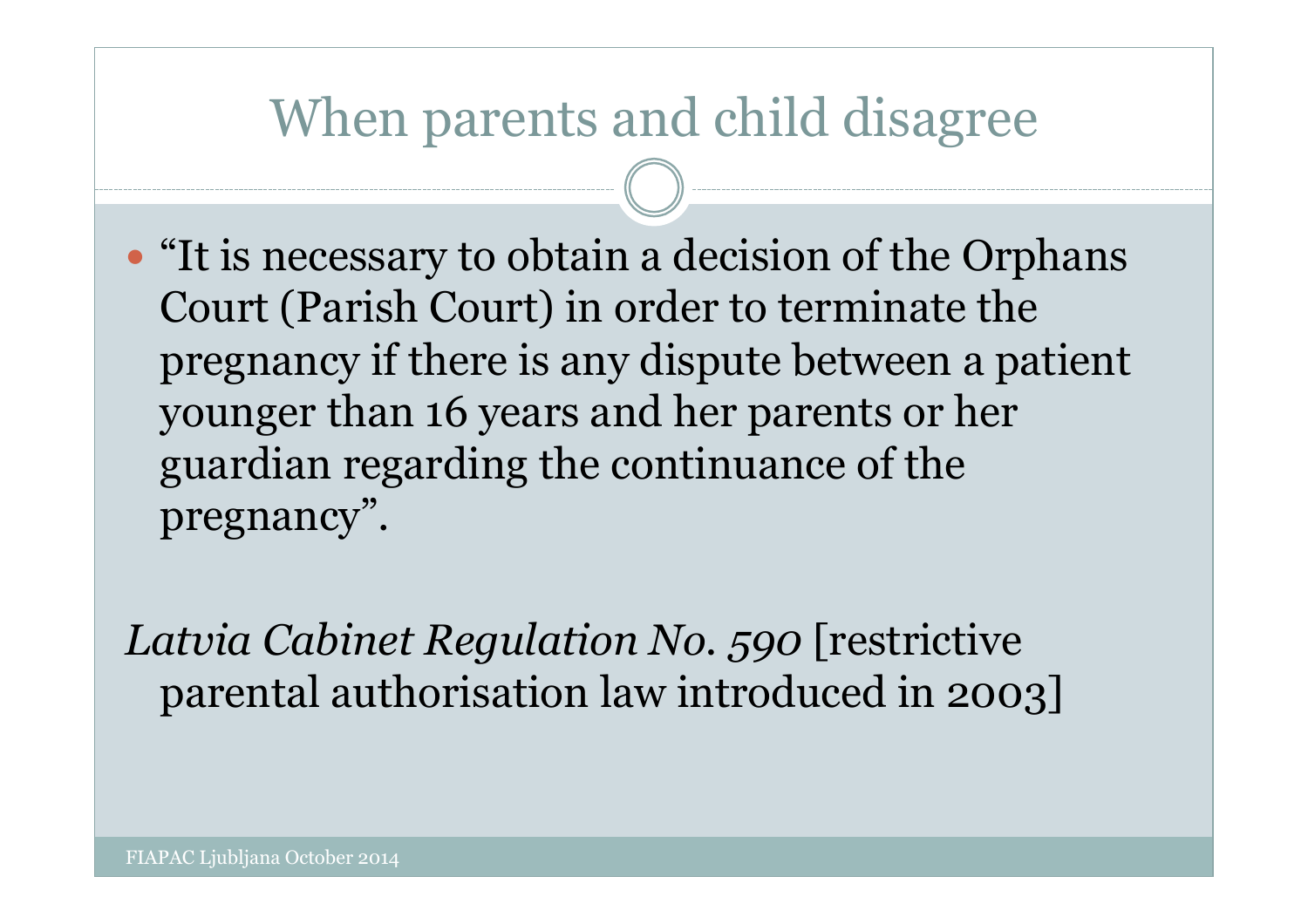### Parental authorisation laws

- 34/203 jurisdictions have parental authorisation/ notification requirements *(Center for Reproductive Rights)*
- 38/50 US states require parental involvement *(Guttmacher Institute)*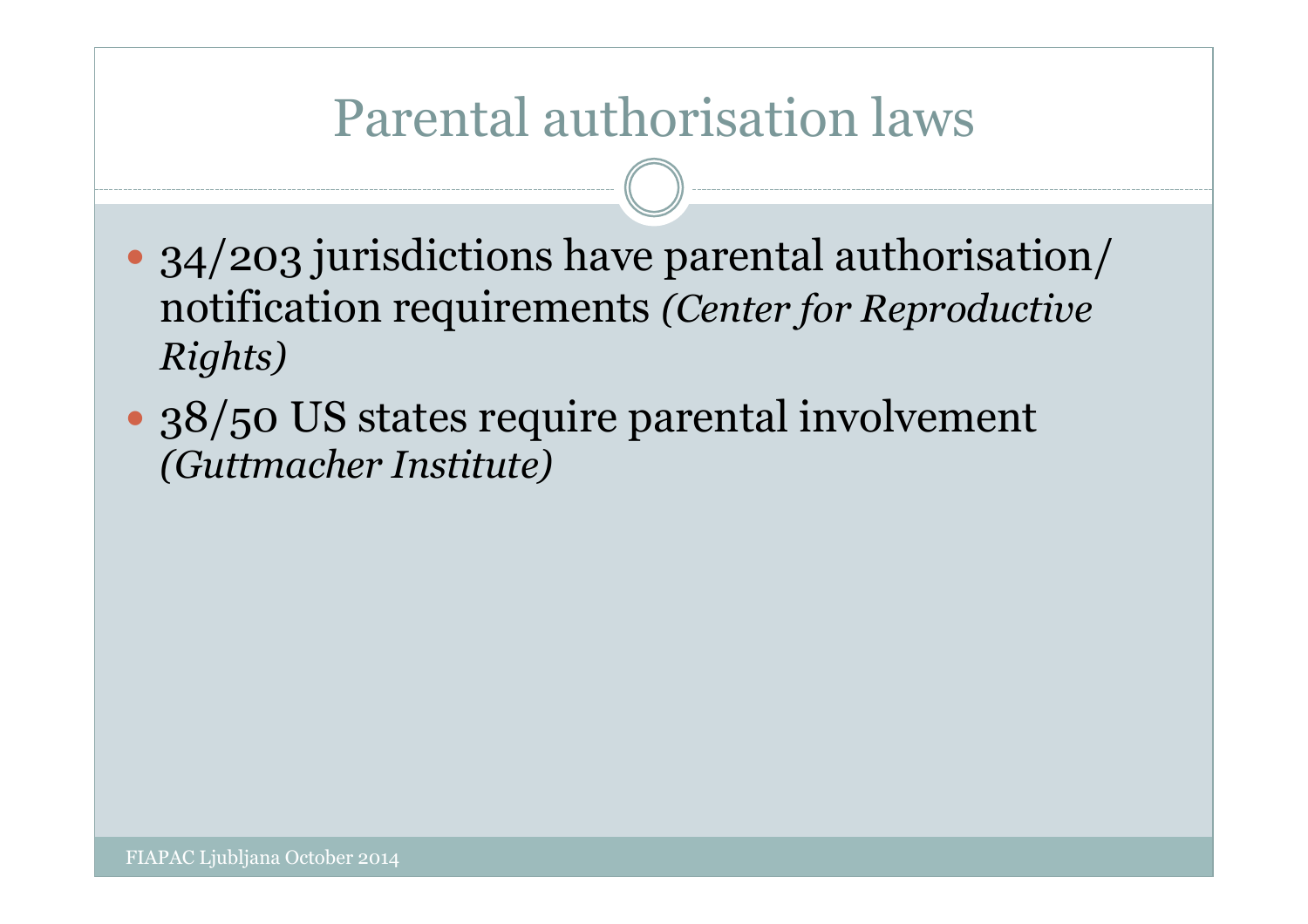# Age threshold for parental involvement

#### 16

- Bosnia-Herzegovina
- Croatia
- Czech Rep (consent notification for 16 and 17 year olds)
- Latvia
- Norway (opportunity to express views only)
- Portugal
- Slovakia

18

- Denmark
- Greece
- India
- Italy
- Turkey
- USA (most states)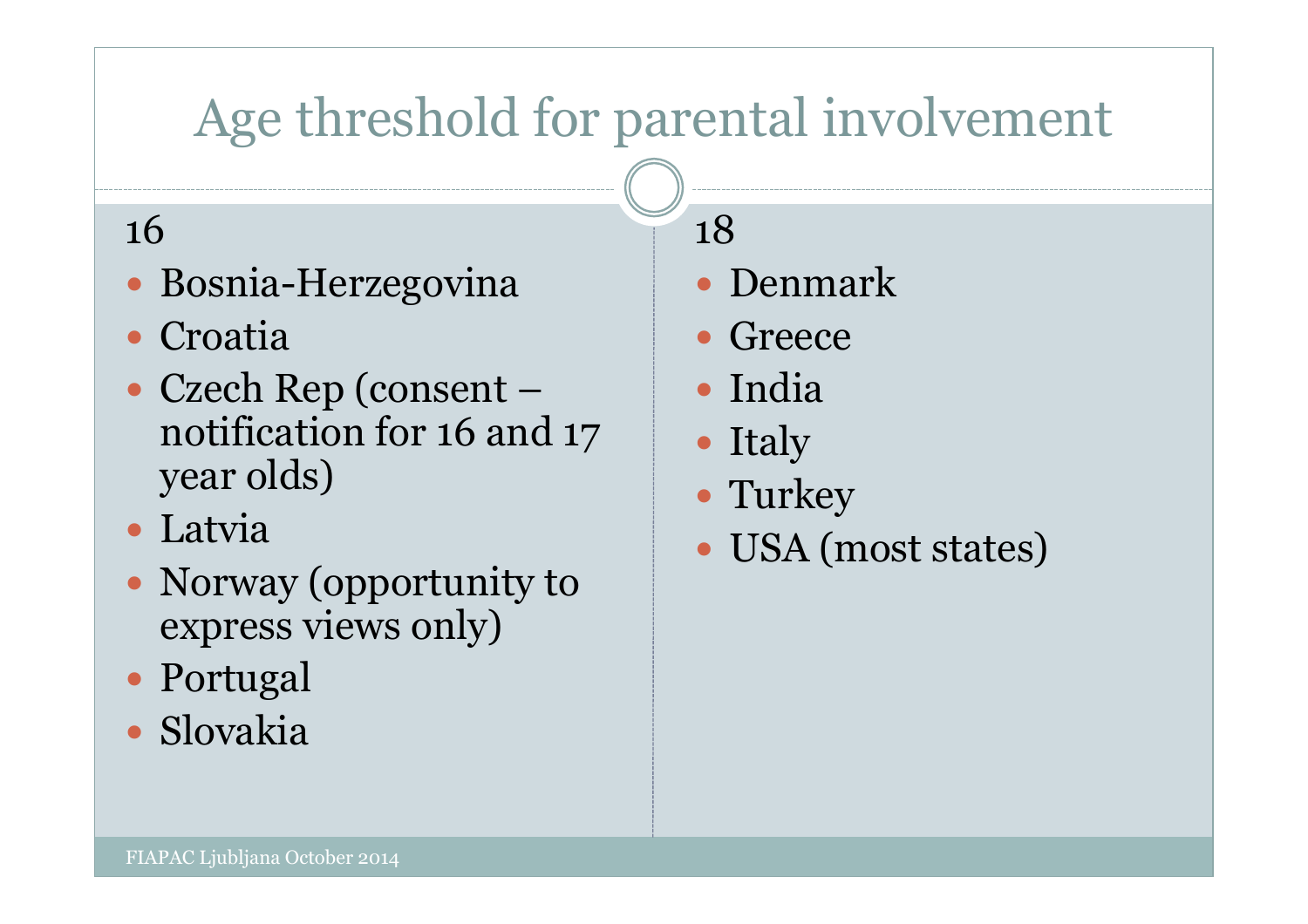## European Union

#### **PA < 18 years**

- Bulgaria
- Cyprus
- Estonia
- Greece
- Hungary
- Latvia
- Lithuania
- Luxembourg
- Poland
- Slovakia (changed from <16 in 2009)

**PA 14 – 16 years**  Austria Croatia Czech Rep Spain (plan to change to <18)

\* Ireland and Malta not included due to highly restrictive laws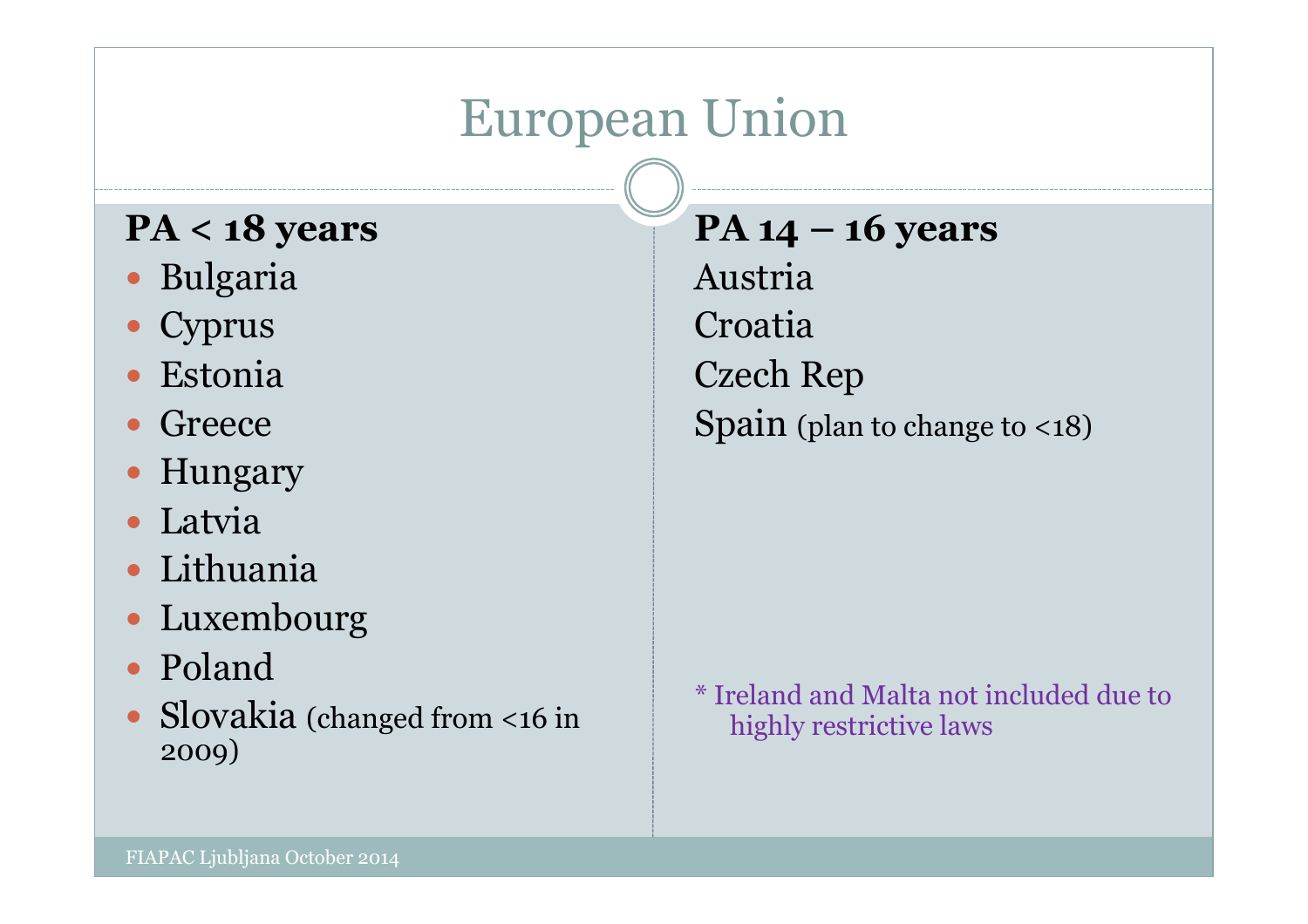# European Union

#### **Authorisation from adults other than parents**

- Denmark
- France
- Italy
- Netherlands
- Portugal

#### **PA not required**

- Belgium
- Finland
- Germany
- Romania
- Slovenia
- Sweden
- UK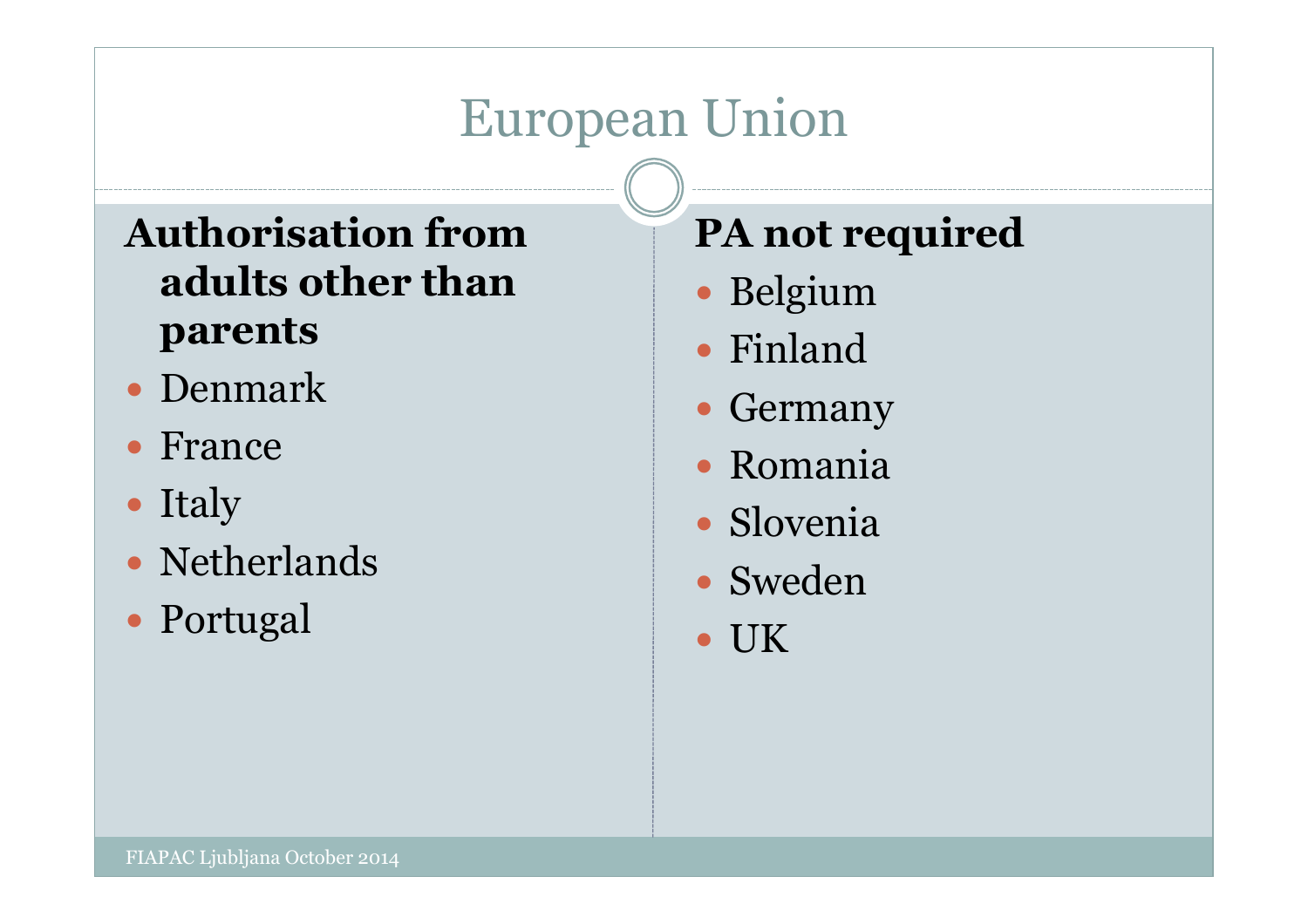### REPROSTAT *(Part et al 2013)*

- $\bullet$  EU countries (n = 27)
- Parental authorisation law v no PA/other adults
- Teenage birth rate 17.1 per 1000 v 12.2 per 1000
- "It is likely that PA provisions and fear over breaches in confidentiality is a serious barrier to seeking help from available services and undermines teenagers' access to safe services"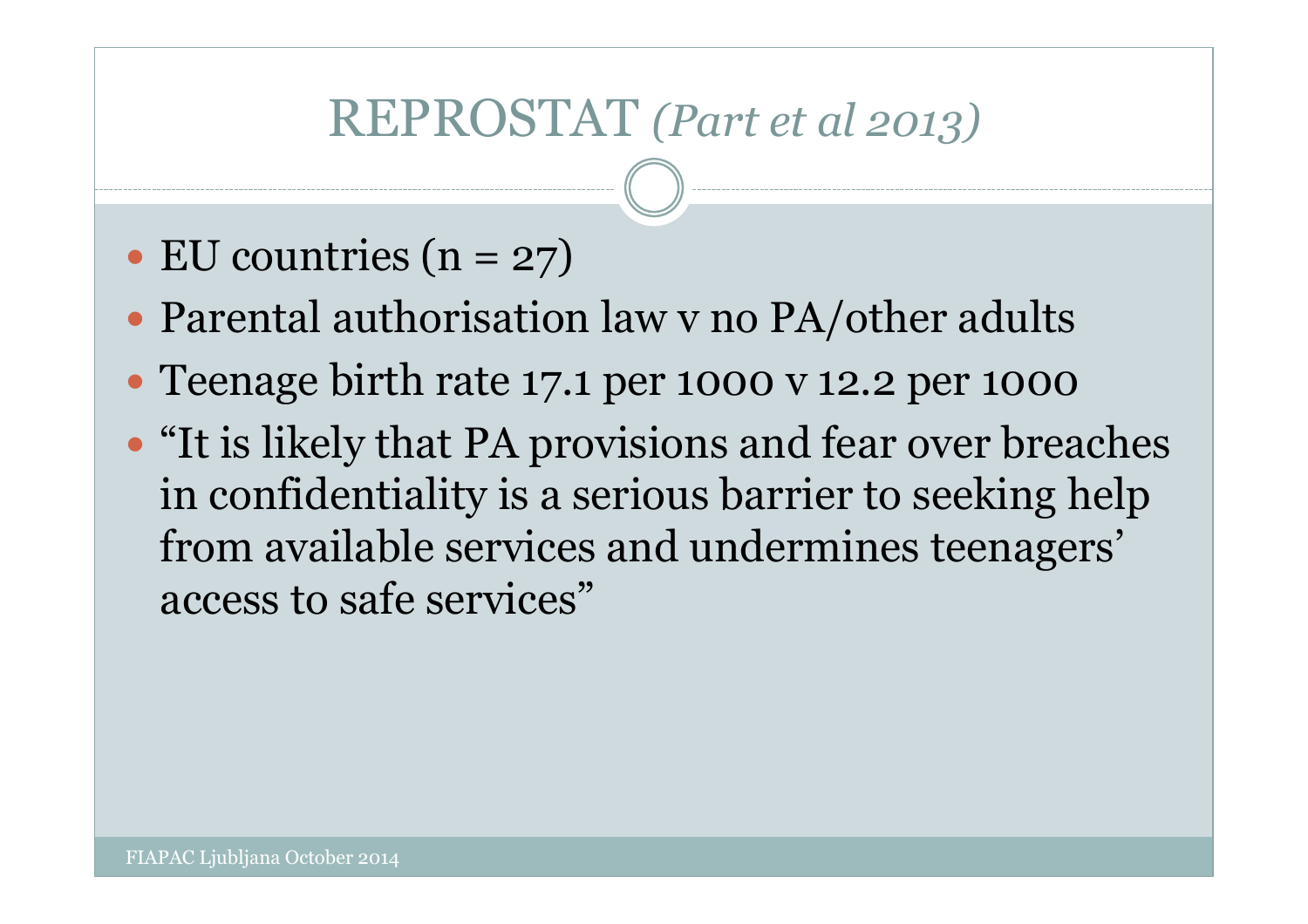### Purported benefits of parental involvement laws argued by proponents

- Avoids infringement of parental rights
- Better family communication
- Reduced pregnancy rates
- Prevent abortions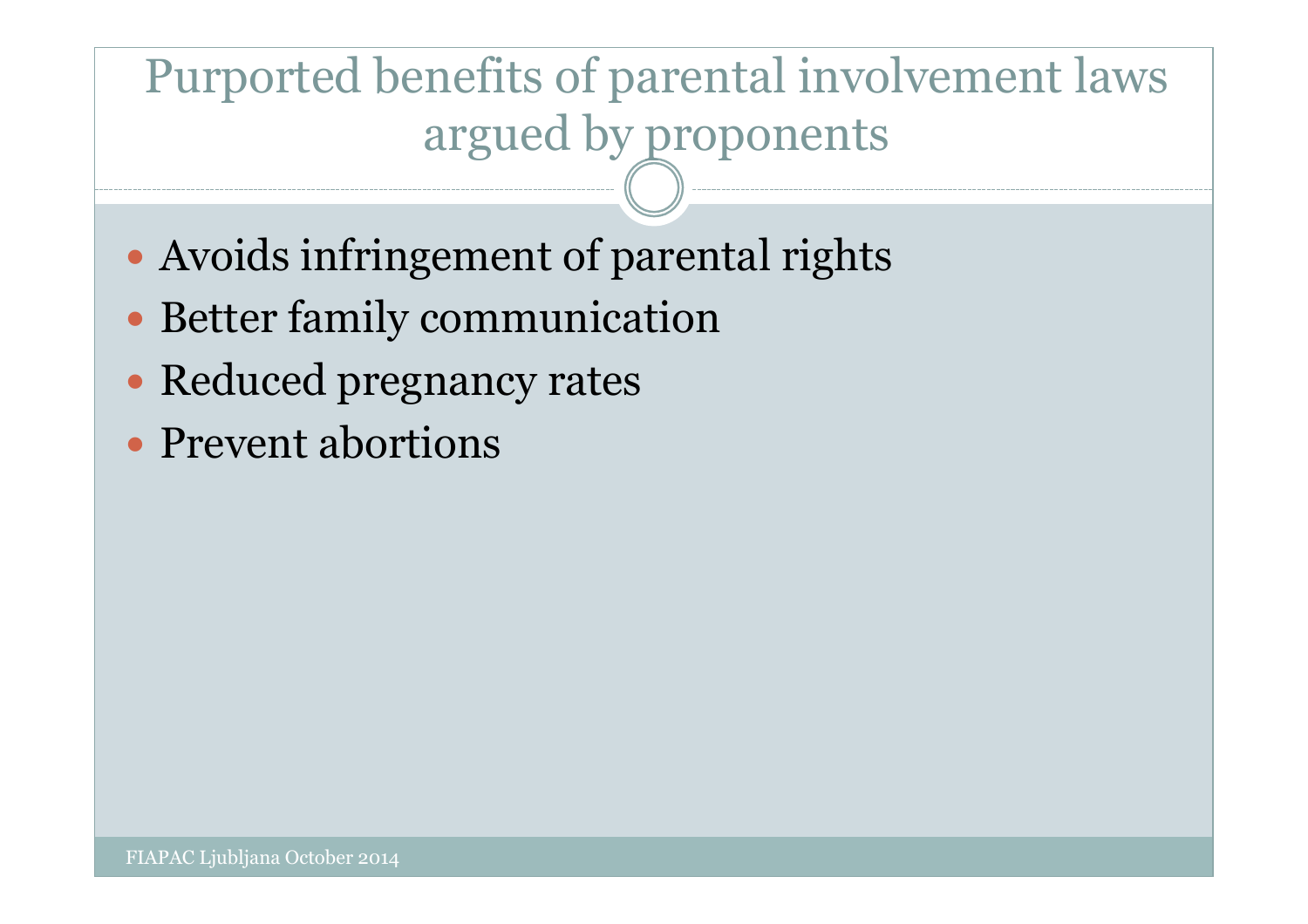### American Academy of Pediatrics, 1996

- A minor's decision to involve parents should be determined by the quality of the family relationship, not by laws
- The rights of adolescents to confidential care when considering abortion should be protected
- The threat of compulsory parental notification against the adolescent's wishes is a strong disincentive to seeking care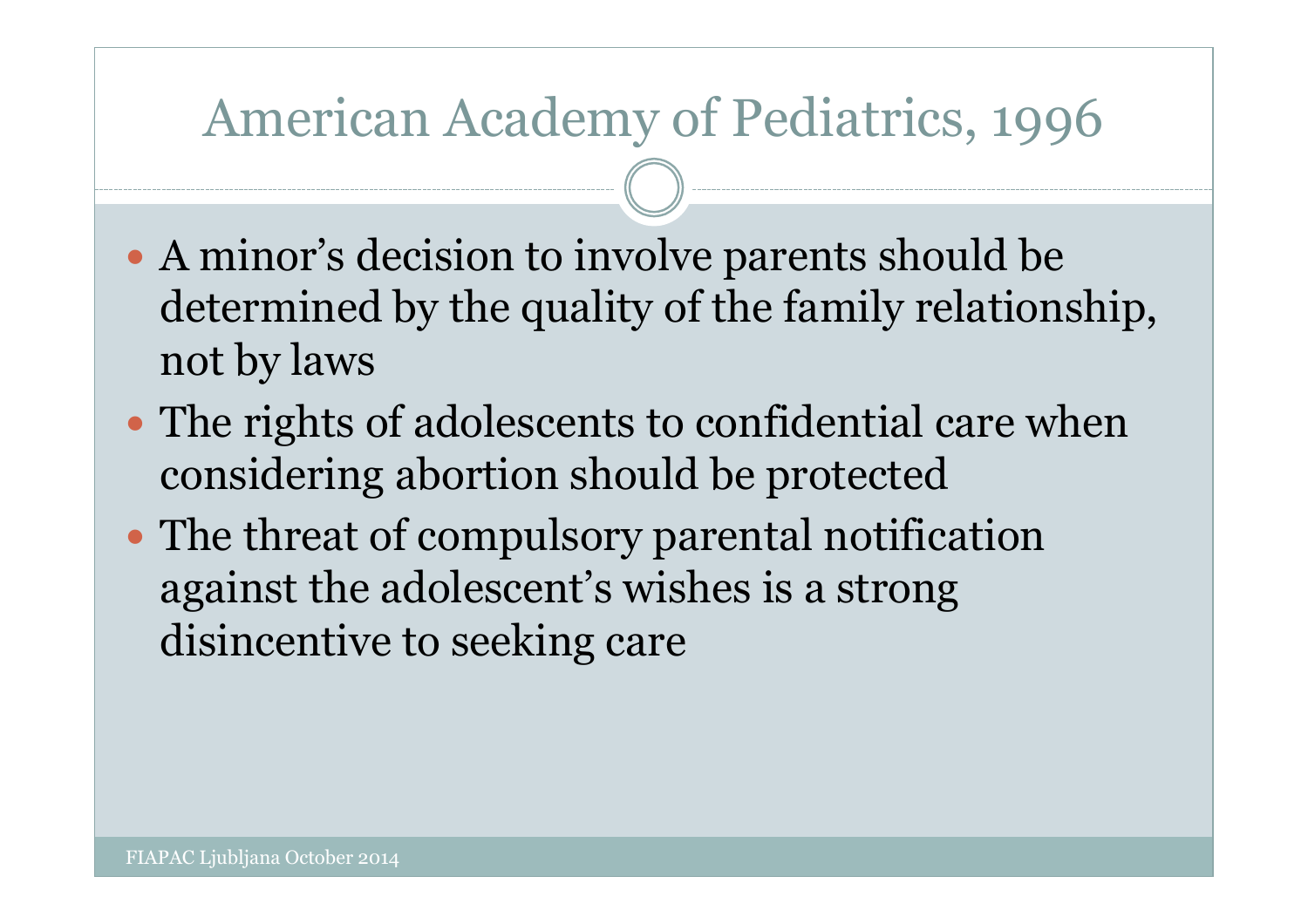# Adverse effects of mandatory parental involvement

- Delayed access
- Adverse psychosocial impact when coercion to continue the pregnancy (equivalent to denied abortion)
- Breaching confidentiality risks violence and abuse in non-supportive/dysfunctional families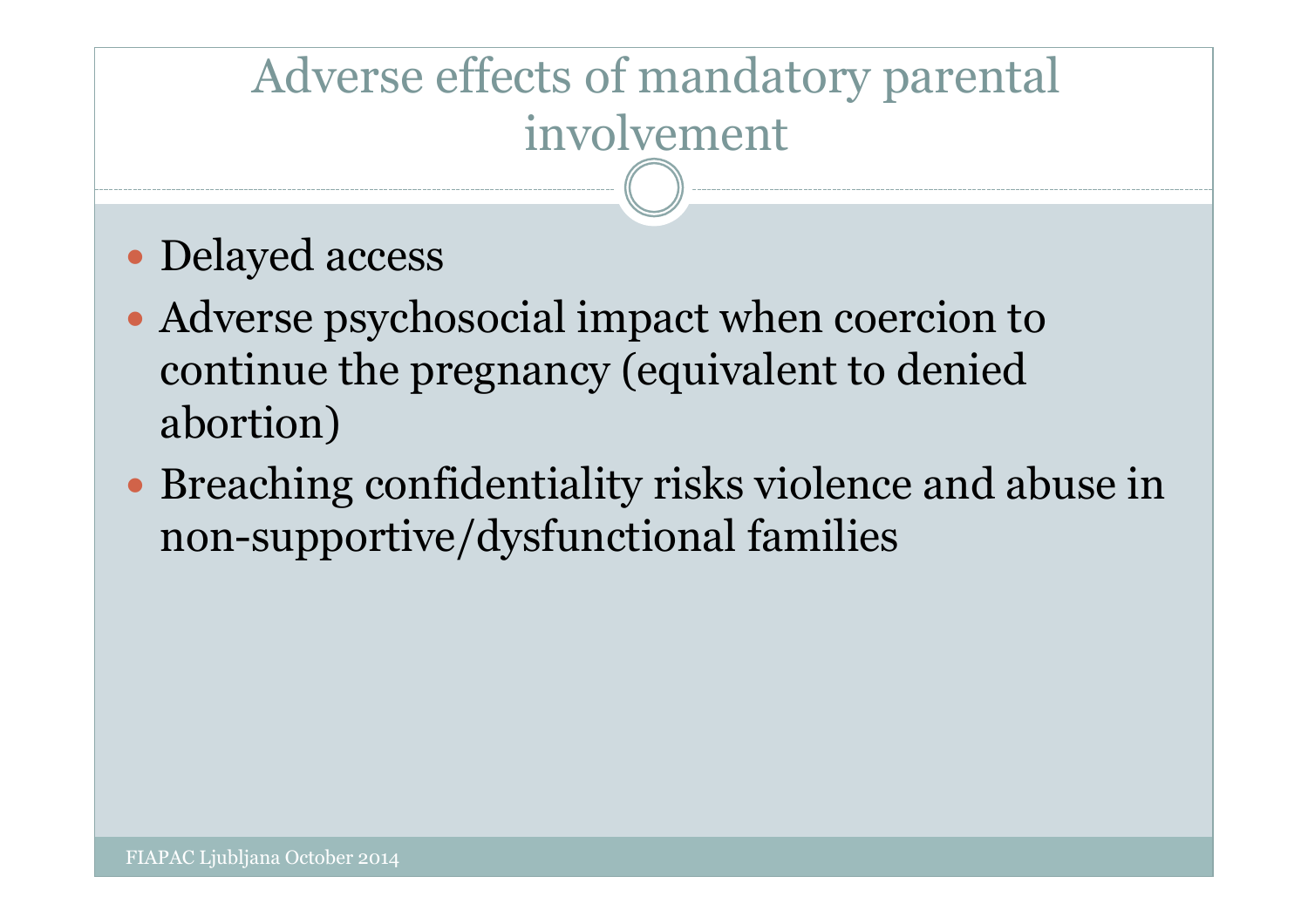# Adolescent's views (Illinois)

- "I think it should be your choice ..."
- "I don't really think somebody should make a decision that contains your body"
- "I think teens should be able to tell people that they trust, and that's not always a parent"
- "It's harder for some families to accept it"
- "You never know what's going on in people's households ... I mean a lot of people's parents are abusive, um, physically or, you know, emotional"

*(Kavanagh et al, 2012)*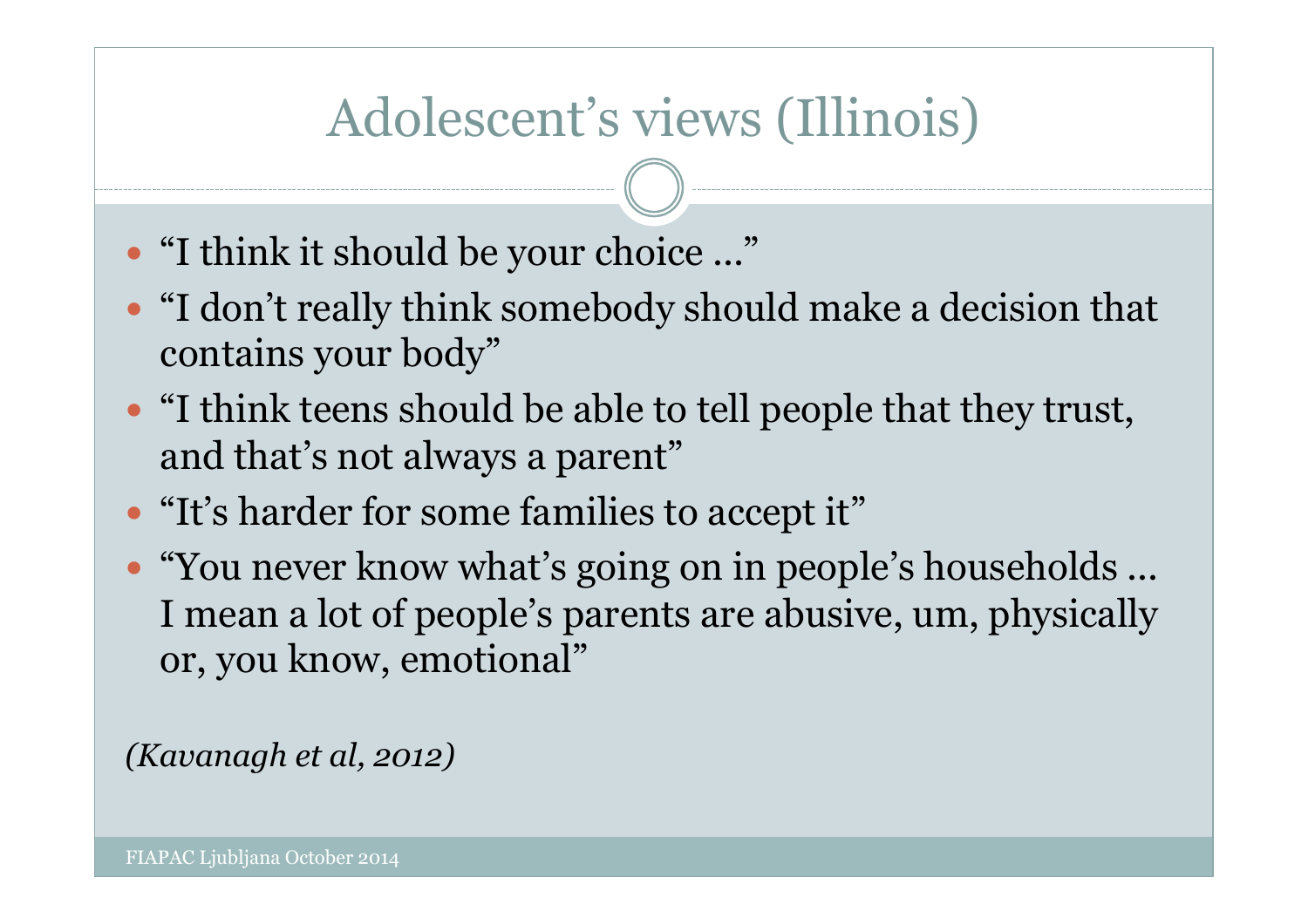# Impact in Mississippi

- Comparison of Mississippi residents who had abortions during the 5 months before and the 6 months after the law came into effect (June 1993)
- Ratio of minors to adults who sought abortions
- 13% decrease within Mississippi
- 32% increase in neighbouring states
- 19% increase in second trimester abortions

#### *(Henshaw 1995)*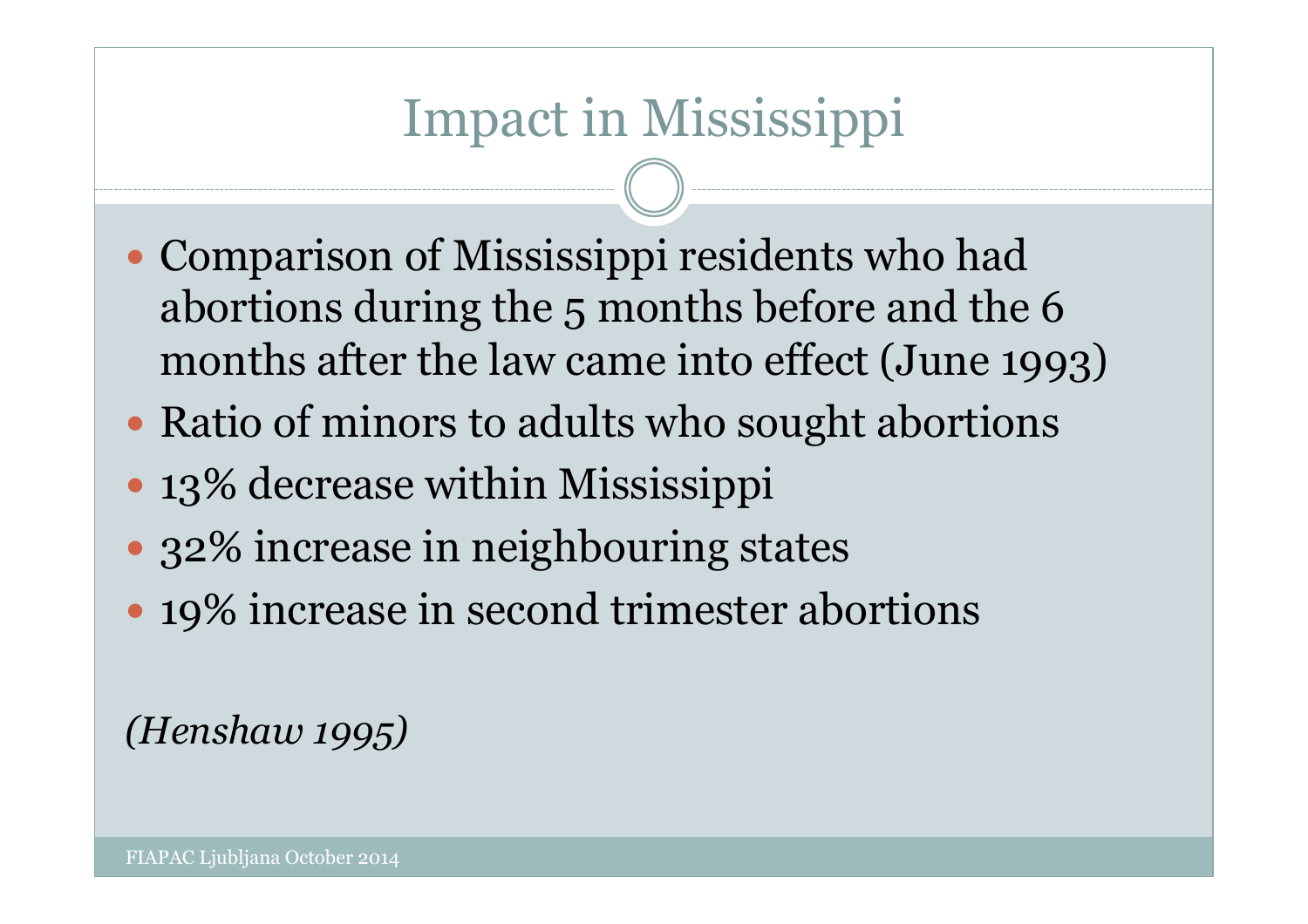# "Bypass" laws

### • Italy

- Up to 90 days gestation only
- Guardianship magistrate (guiduce tutelare)

### USA

- Judicial procedure that allows a minor to receive court approval of an abortion without parental knowledge or consent (in 38 States)
- In deciding on waiver of parental involvement, some States require judge to apply specific criteria in assessment
- Most States have exceptions: in a medical emergency and in cases of abuse/assault/incest/neglect